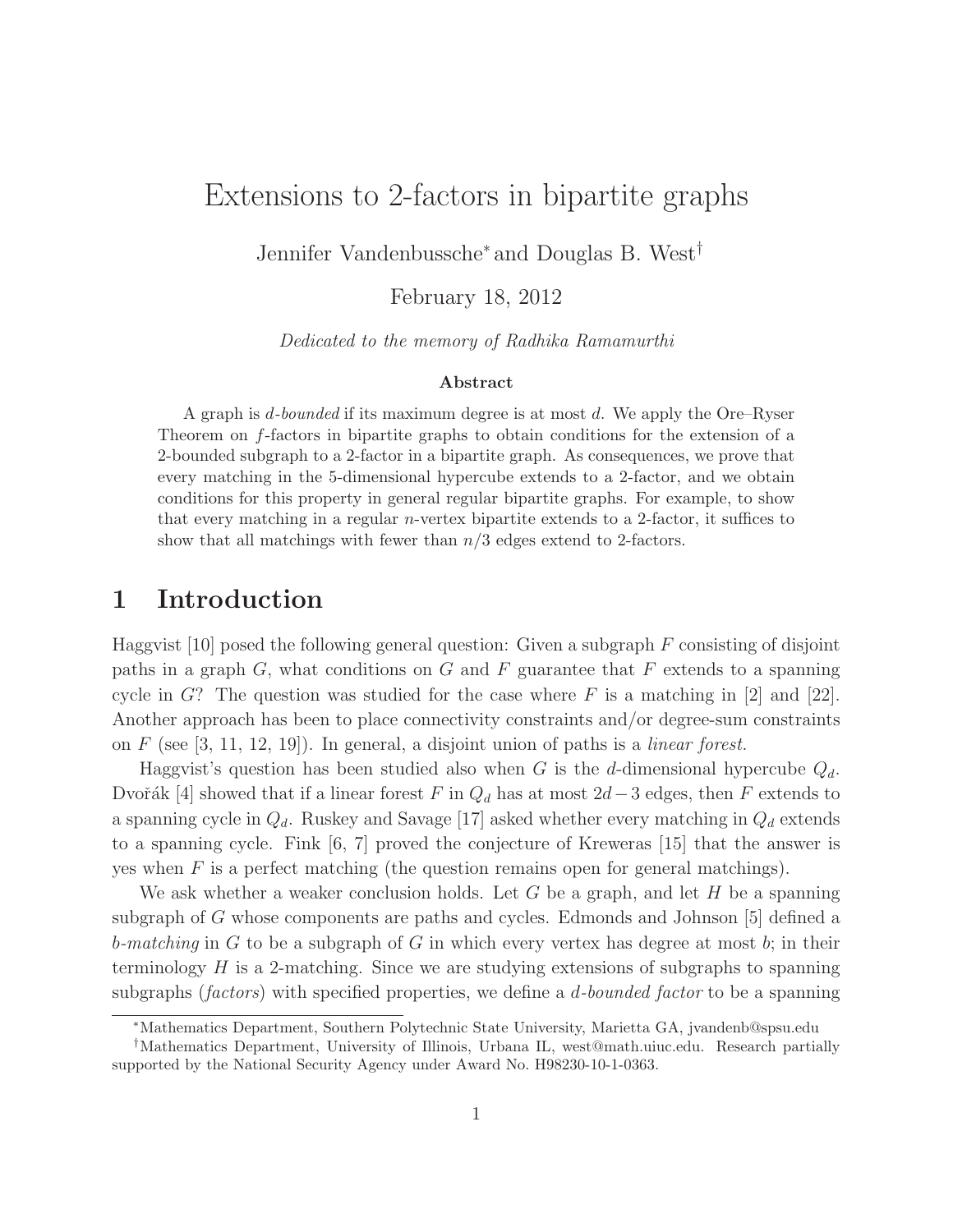subgraph with maximum degree at most  $d$ ; hence  $H$  is a 2-bounded factor. We ask for conditions guaranteeing that a 2-bounded factor extends to a 2-factor of  $G$ , restricting to the case where  $G$  is bipartite.

A *vertex weight* f assigns nonnegative integers to the vertices of a graph G. Given a vertex weight f, an f-factor in a graph G is a spanning subgraph H such that  $d_H(v) = f(v)$ for  $v \in V(G)$ . The *Ore–Ryser Theorem* gives a necessary and sufficient condition for the existence of an f-factor in a bipartite graph. This elegant result and its history are not sufficiently well known. It appears to have been proved first by Ore [16]. Katerinis [14] called it the Ore–Ryser Theorem, without providing a reference to Ryser's work. Later authors continued to call it the Ore–Ryser Theorem.

The theorem can be stated in various forms; the simplest parallels Hall's Condition for matchings in bipartite graphs. To state it, we introduce standard terms and notation. The neighborhood of a vertex x in a graph G is denoted  $N_G(x)$  or simply  $N(x)$ . Let  $N_A(y) =$  $N(y) \cap A$ , and let  $N_G(A)$  or simply  $N(A)$  denote  $\bigcup_{x \in A} N(x) - A$ . An  $(X, Y)$ *-bigraph* is a bipartite graph with partite sets X and Y. For a vertex weight f and a set  $S \subseteq V(G)$ , let  $f(S) = \sum_{v \in S} f(v).$ 

Theorem 1. *Let* G *be an* (X,Y )*-bigraph. If* f *is a vertex weight on* G*, then* G *has an f*-factor if and only if  $f(X) = f(Y)$  and, for all  $A \subseteq X$ ,

$$
f(A) \le \sum_{y \in N(A)} \min\{f(y), |N_A(y)|\}.
$$
 (1)

When  $|X| = |Y|$  and  $f(v) = 1$  for all v, the condition reduces to Hall's Condition for a perfect matching in  $G$ . In general, the condition is obviously necessary. Sufficiency can be proved from Tutte's f-Factor Theorem. When studying bipartite graphs, however, we seek elementary direct proofs, in light of the relative simplicity of matchings and factors in bipartite graphs. One such proof of the Ore–Ryser Theorem appears in Tutte [20], where Tutte describes it as "Ore's Theorem". The outline of a proof using network flow appears in [9]. One can also deduce the Ore–Ryser Theorem from the theorem of Folkman and Fulkerson  $[8]$  on  $(q, f)$ -factors in bipartite graphs, an elementary proof of which appears in [13] and in [1]. Finally, the Ore–Ryser Theorem can also be proved inductively in a manner similar to Hall's Theorem.

Motivated by seeking regular bipartite graphs in which all matchings extend to 2-factors, we begin by obtaining properties of a minimal violation for extension of 2-bounded factors. To extend a 2-bounded factor H to a 2-factor of G, we need an  $f_H$ -factor in G, where  $f_H(v) = 2 - d_H(v)$  for  $v \in V(G)$ . We seek conditions for a minimal 2-bounded factor H and a minimal set A such that the inequality in the Ore–Ryser Theorem for an  $f_H$ -factor in  $G - E(H)$  fails at A. We do this first for a general 2-bounded factor H in Section 2 and then obtain further conditions in Section 3 when  $H$  is a matching.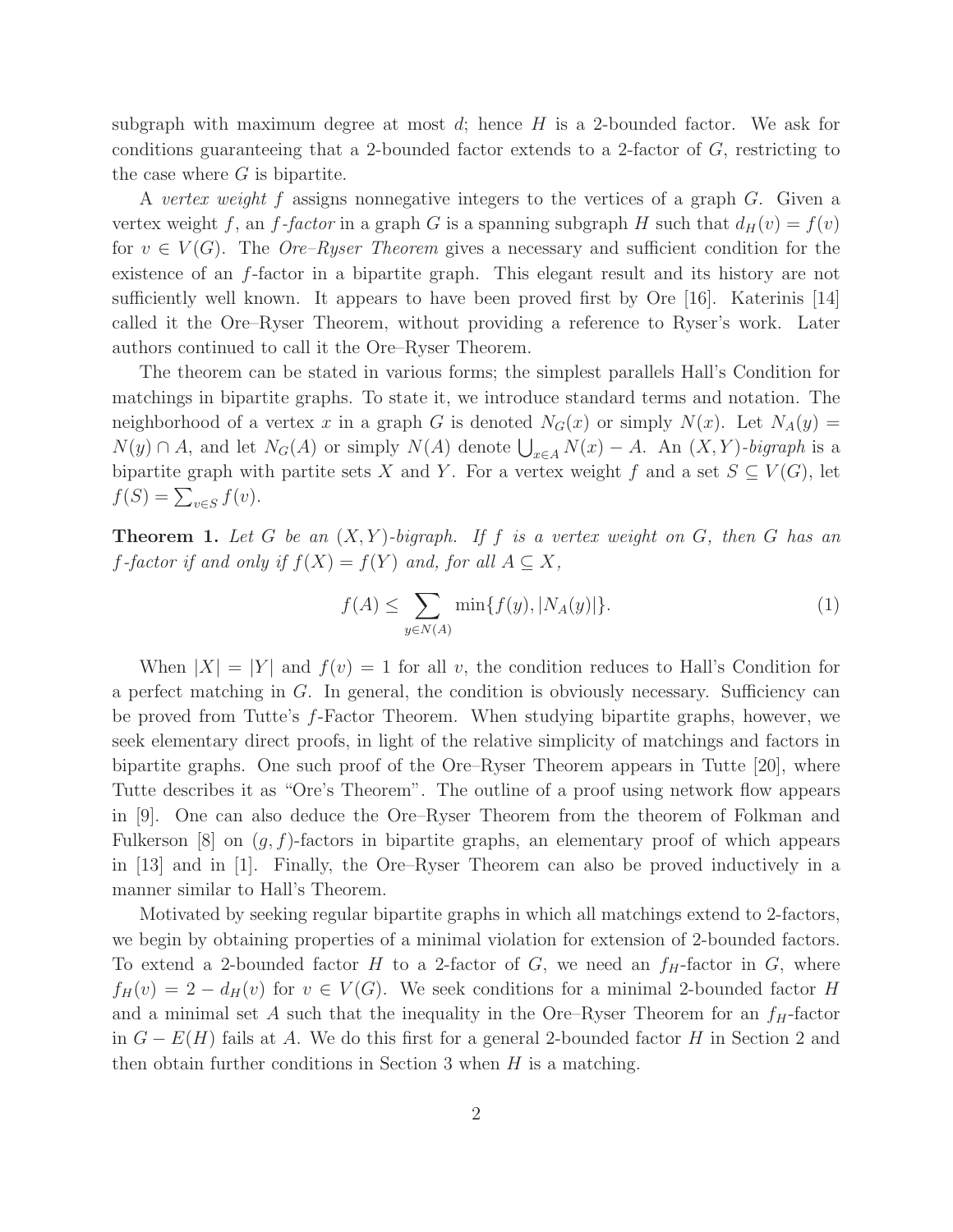If no  $H$  and  $A$  can satisfy these properties, then every matching in  $G$  extends to a 2-factor. From this we obtain some applications. In a small step toward the Ruskey–Savage question on extending matchings to spanning cycles, we prove in Section 4 that every matching in  $Q_5$  extends to a 2-factor. Whether all matchings in larger hypercubes extend to 2-factors remains open.

For a general k-regular bipartite graph  $G$ , we show in Section 3 that "large" matchings need not be checked. For  $k \in \{3, 4\}$ , it suffices to check that M extends when  $D_M \leq k - 2$ , where  $D_M$  is the maximum degree of the subgraph of G induced by the vertices of M. For a general n-vertex regular bipartite graph, it suffices to show that every matching with fewer than  $n/3$  edges extends.

### 2 Applying the Ore–Ryser Theorem

Let G be a d-regular bipartite graph with bipartition  $(X, Y)$ , and let H be a 2-bounded factor in G. Let  $G' = G - E(H)$ . For  $i \in \{0, 1, 2\}$ , let  $X_i = \{x \in X : d_H(x) = 2 - i\}$ ; that is,  $X_i$  is the set of vertices in X that need i additional edges when extending H to a 2-factor in G. Partition Y into  ${Y_0, Y_1, Y_2}$  similarly.

**Definition 1.** For  $A \subseteq X$ , the sets  $A_0, A_1, A_2$  and  $B_0, B_1, B_2$  *associated with* A are defined by  $A_i = A \cap X_i$  and  $B_i = N(A) \cap Y_i$ . In addition, partition  $B_2$  into  $B_2^1$  and  $B_2^2$  by

$$
B_2^1 = \{ y \in B_2 \colon \ |N_{G'}(y) \cap A| = 1 \} \quad \text{and} \quad B_2^2 = \{ y \in B_2 \colon \ |N_{G'}(y) \cap A| > 1 \}.
$$

For another set  $\hat{A} \subseteq X$ , we denote the sets associated with  $\hat{A}$  as  $\hat{A}_0$ ,  $\hat{B}_0$ , etc.

The characterization in the Ore–Ryser Theorem for extendibility to 2-factors in bipartite graphs can now be restated as follows:

Theorem 2. *If* H *is a 2-bounded factor in a regular* (X,Y )*-bigraph* G*, then* H *extends to a* 2-factor in G if and only if for every  $A \subseteq X$ ,

$$
|A_1| + 2|A_2| \le |B_1| + |B_2^1| + 2|B_2^2|.
$$
\n<sup>(\*)</sup>

From this characterization we derive properties of a minimal 2-bounded factor H that fails to extend to a 2-factor in G. These properties remain requirements when we restrict our attention to matchings in the next section; in that special case we obtain further requirements. The notion of a minimal factor that does not extend is well defined, because if H extends to a 2-factor, then every subgraph of H extends to a 2-factor.

Theorem 3. *Let* G *be a regular* n*-vertex bipartite graph, and let* H *be a minimal 2-bounded factor in* G *that fails to extend to a* 2*-factor. Let* A *be a minimal subset of* X *whose associated sets violate* (\*). Let  $G' = G - E(H)$ . The sets associated with A satisfy the following: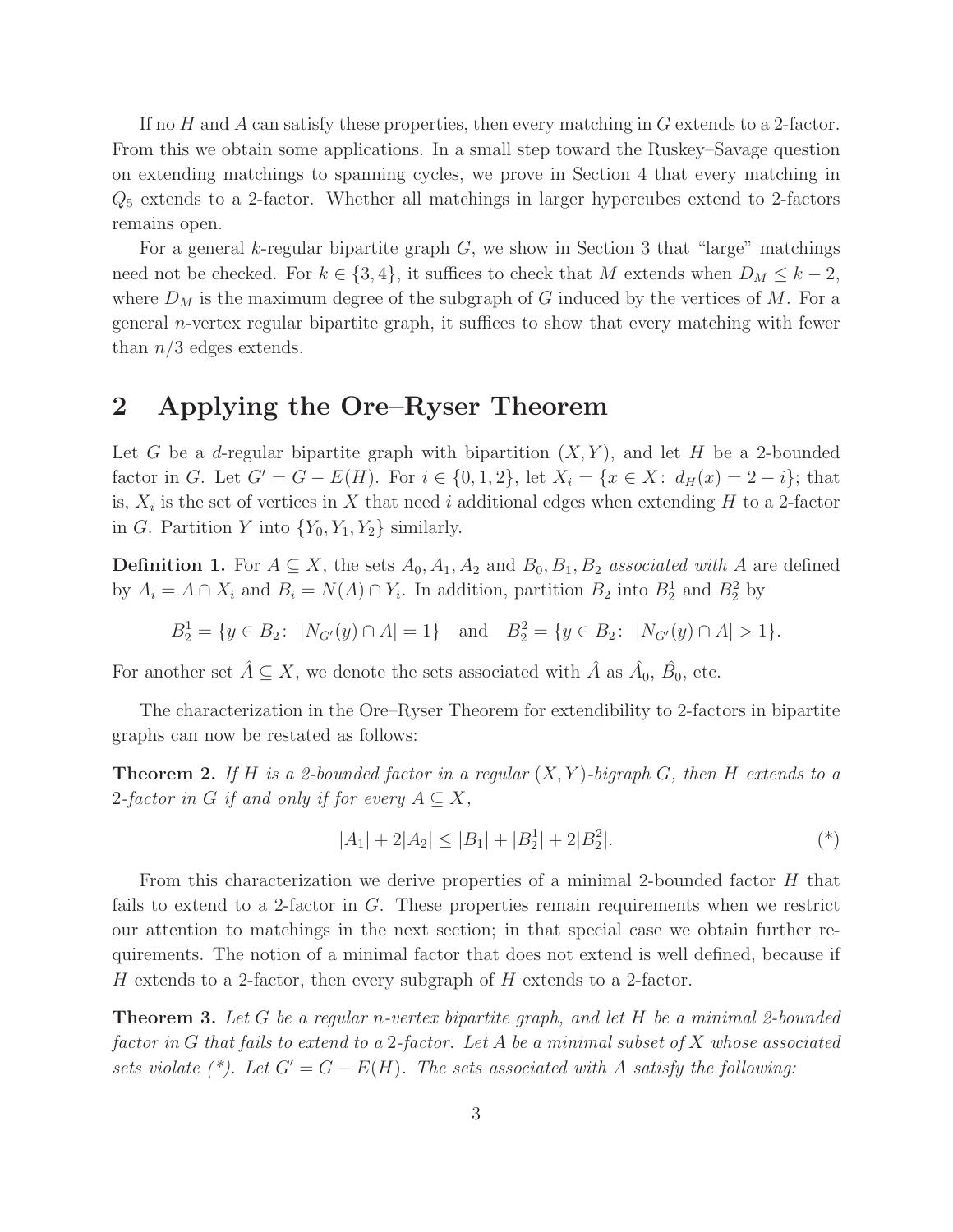- *(a)*  $A_0 = A_1 = \emptyset$ *, and every edge of H is incident to*  $B_0 \cup B_1$ *.*
- (b)  $2|A_2| = 1 + |B_1| + |B_2^1| + 2|B_2^2|$ .
- (c) In  $G'$ , every vertex of  $B_1$  has at least two neighbors in  $A_2$ .
- *(d) Vertices of*  $A_2$  *have at most one neighbor in*  $B_2$  *that has at most two neighbors in*  $A_2$ *.* Consequently, vertices of  $A_2$  have at most one neighbor in  $B_2^1$ .
- $(e) |A_2| ≤ n/2 \frac{1}{2}$  $\frac{1}{2}(|B_1|+2|B_0|).$

*Proof.* Consider  $xy \in E(H)$ . By the minimality of H, the sets associated with A in  $H - xy$ satisfy  $(*)$ . We show that this requires (a) through  $(c)$ .

(a): Deleting xy from H moves xy into G'. If  $x \notin A$  and  $y \notin N_{G'}(A)$ , then this does not change the sets associated with A, since y does not move into  $N_{G'}(A)$ . Thus (\*) would also fail for A in  $H - xy$ . We conclude that every edge of H is incident with A or  $N_{G'}(A)$ . Also no edge of H is incident with  $A_2 \cup B_2$ , by definition, so  $x \in A_0 \cup A_1$  or  $y \in B_0 \cup B_1$ .

Satisfying (\*) in  $H - xy$  requires the right side to increase or the left side to decrease compared to H. Consider the right side. Location of a vertex in the partition of  $N_{G'}(A)$ changes only for the vertex y. Possibly y enters  $N_{G'}(A)$  if  $x \in A_0 \cup A_1$ ; this requires that y has no other neighbor in A, so y enters  $B_1 \cup B_2^1$ , and the right side increases by 1. If already  $y \in N_{G'}(A)$ , then y now needs one additional edge, so y moves from  $B_j$  to  $B_{j+1}$  for some j with  $j \leq 1$ , and the right side increases by at most 1.

If  $x \in A_i$  with  $i \leq 1$ , then removing xy moves x from  $A_i$  to  $A_{i+1}$ , adding 1 to the left side of (\*). Since the right side gains most 1, (\*) cannot become satisfied. Hence no edge of H is incident to  $A_0 \cup A_1$ , which by definition yields  $A_0 \cup A_1 = \emptyset$ , and then  $y \in B_0 \cup B_1$ .

(b) and (c): By (a),  $x \notin A$ , and the left side of (\*) does not change when xy moves from H to G'. Hence the right side must increase by 1. Since  $(*)$  fails for H, it fails by exactly 1, which yields (b). Furthermore, if  $y \in B_1$ , then moving xy from H to G' increases the right side only if y moves to  $B_2^2$  and thus has at least two neighbors in A.

(d) Now we use the minimality of A, without deleting an edge of  $H$ . Since  $(*)$  holds when  $A = \emptyset$ , we may choose  $x \in A_2$ . Let r be the number of neighbors of x in  $B_2^2$  having exactly one other neighbor in  $A_2$ , and let  $s = |N_{G'}(x) \cap B_2^1|$ . Let  $\hat{A} = A - x$ , so  $|\hat{A}_2| = |A_2| - 1$ .

By (c), in  $G'$  each vertex of  $B_1$  has at least two neighbors in  $A_2$ . Thus each vertex of  $B_1$  has a neighbor in  $A_2 - x$ , which yields  $B_1 \subseteq N_{G'}(\hat{A}_2)$ . Since H has not changed, these vertices still need one incident edge, so  $\hat{B}_1 = B_1$ . Also r and s have been defined to measure the changes when A is replaced with  $\hat{A}$ ; we have  $|\hat{B}_2^2| = |B_2^2| - r$  and  $|\hat{B}_2^1| = |B_2^1| + (r - s)$ . By the minimality of A,

$$
2|\hat{A}_2| \leq |\hat{B}_1| + 2|\hat{B}_2^2| + |\hat{B}_2^1|.
$$

Rewritten in terms of A, this becomes

$$
2(|A_2| - 1) \le |B_1| + 2(|B_2^2| - r) + (|B_2^1| + r - s).
$$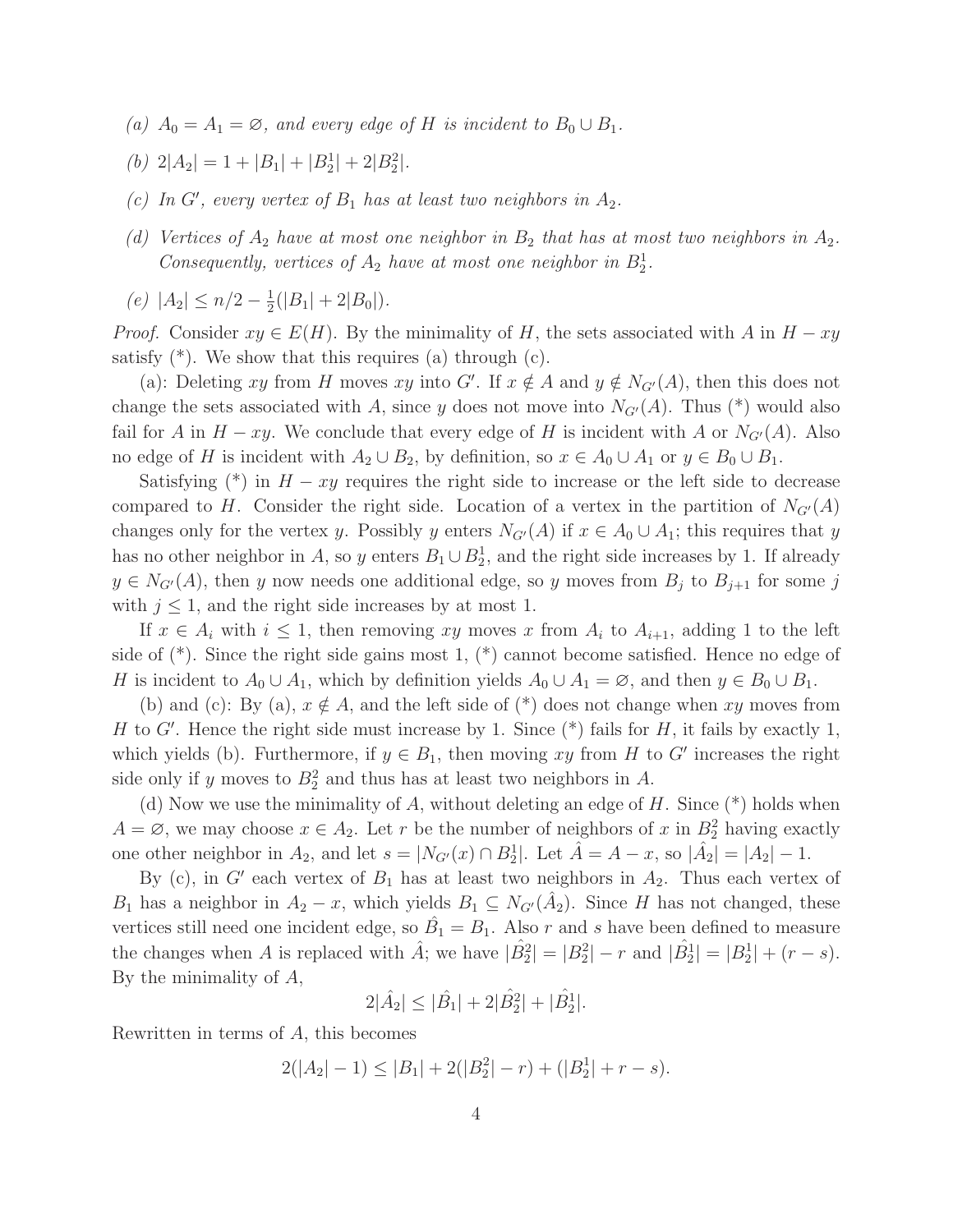Using (b) to cancel the sets in the partition of  $A \cup B$  simplifies the inequality to  $r + s \leq 1$ , which is the claim in (d).

(e) For  $j \leq 1$ , every vertex  $y \in B_1$  has  $2-j$  incident edges in H whose other endpoints are in  $X-A_2$ . Each vertex in  $X-A_2$  can absorb at most two of these edges, since H is 2-bounded. Thus  $2|X - A_2| \geq |B_1| + 2|B_0|$ . With  $|X| = n/2$ , we have  $|A_2| \leq n/2 - \frac{1}{2}$  $\frac{1}{2}(|B_1|+2|B_0|).$ 

#### 3 Extending Matchings to 2-Factors

It is well known (by induction on  $d$ ) that every edge in a  $d$ -regular bipartite graph lies in a perfect matching. Similar arguments extend any matching of size 2 to a 2-factor.

**Proposition 4.** For  $d \geq 2$ , in a d-regular bipartite graph G every matching with at most *two edges extends to a* 2*-factor.*

*Proof.* Every regular bipartite graph decomposes into perfect matchings. If in such a decomposition the matchings containing the two specified edges are different, then their union is the desired 2-factor. If they lie in the same matching  $M$ , then the union of  $M$  with any perfect matching in the  $(d-1)$ -regular bipartite graph  $G - M$  suffices.  $\Box$ 

It is somewhat surprising that this easy result is sharp.

Proposition 5. *For* d > 2*, there exists a* d*-regular bipartite graph with a matching of size 3 that does not extend to a* 2*-factor.*

*Proof.* Construct G from two disjoint copies of  $K_{d-1,d}$  by adding a matching M joining the partite sets of size d. A 2-factor F of G has  $4d-2$  edges. The  $2d-2$  vertices of the smaller partite sets in the two copies of  $K_{d-1,d}$  are incident to a total of  $4d-4$  edges in F. Thus F contains at most two edges of  $M$ , and any matching consisting of three edges from  $M$  does not extend to a 2-factor in G.  $\Box$ 

Thus to guarantee extension of matchings to 2-factors in regular bipartite graphs, we must place restrictions on the host graph G. Every matching is a 2-bounded factor, so the characterization of extendibility in Theorem 2 applies. When H is a matching, the sets  $A_0$ and  $B_0$  associated with A are automatically empty, since each vertex is the endpoint of at most one edge in H. Hence the associated sets are just  $A_1, A_2, B_1, B_2, B_2^1, B_2^2$ . Statements (a) through (e) in the next theorem specialize the corresponding statement in Theorem 3, except that (e) here strengthens (e) there.

When M is a matching, let  $U_M$  denote the set of endpoints of edges in M.

Theorem 6. *In a regular* n*-vertex bipartite graph* G*, let* M *be a minimal matching that does not extend to a* 2-factor. If  $A \subseteq X$  *is a minimal set whose associated sets violate*  $(*)$  for M, *then the following hold:*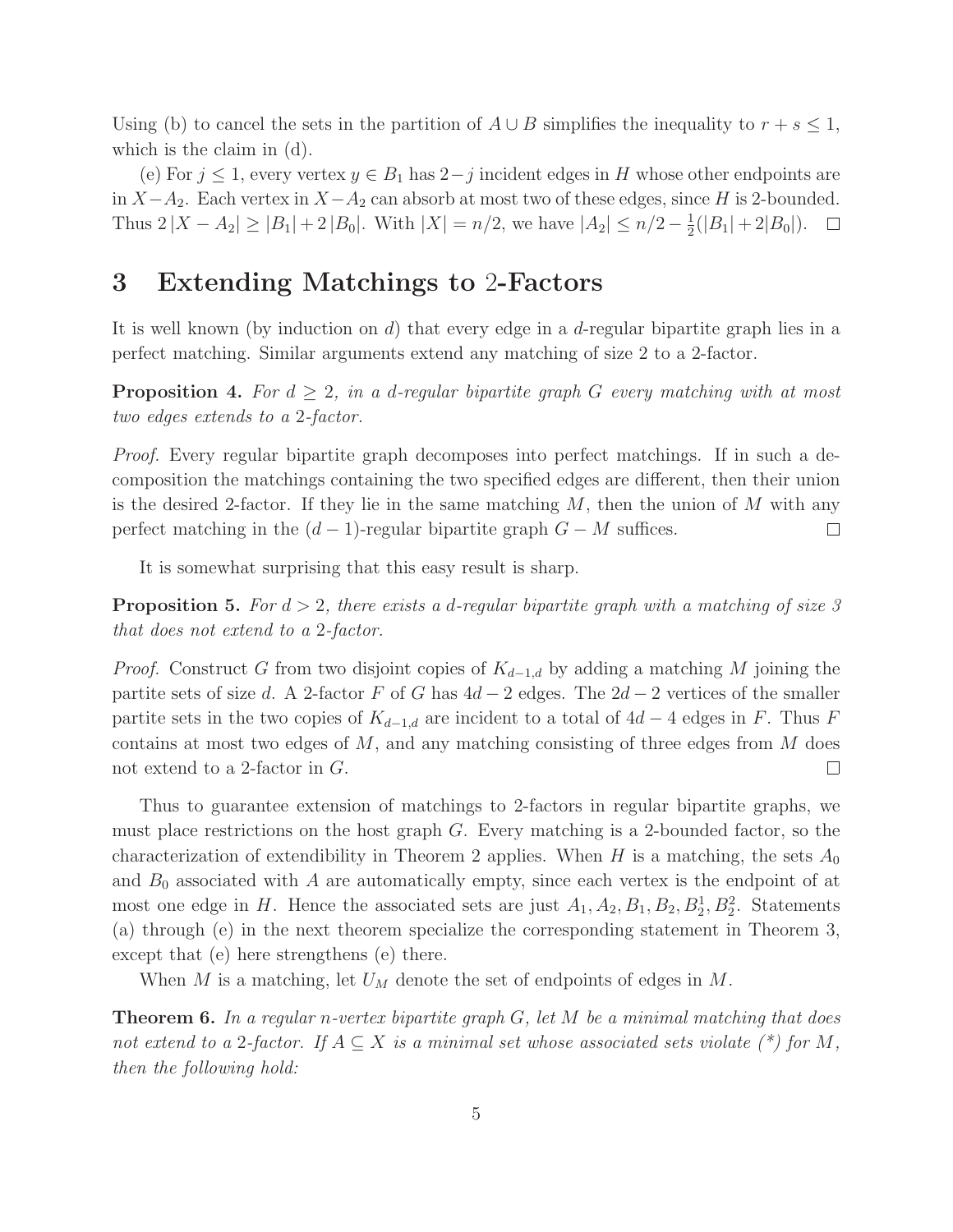*(a)*  $A_1 = \emptyset$ *, and every edge of* M *is incident to*  $B_1$  *(and hence*  $B_1 = U_M \cap Y$ *).* 

(b) 
$$
2|A_2| = 1 + |B_1| + |B_2^1| + 2|B_2^2|
$$
.

- *(c)* In  $G M$ , every vertex of  $B_1$  has at least two neighbors in  $A_2$ .
- *(d) Vertices of*  $A_2$  *have at most one neighbor in*  $B_2$  *that has at most two neighbors in*  $A_2$ *.*
- $(e) |A_2| = |A| < n/2 |B_1|$ *.*
- $(f)$  2| $A_2$ | > | $N_{G-M}(A_2)$ |.
- *(g)* Any subset U of  $U_M \cap X$  is incident to at least  $|U| + 1$  *edges in* G whose endpoints in *Y* are outside  $B_1 \cup B_2^2$ .
- *(h)* The subgraph of  $G M$  induced by  $U_M$  has at most  $\frac{d}{2}(|M| 1) |M|$  edges.

*Proof.* Since a minimal matching that does not extend to a 2-factor is a minimal 2-bounded subgraph that does not so extend, statements (a) through (d) were proved in Theorem 3.

(e) Each vertex of  $B_1$  is incident to one edge of M, and edges of M are not incident to A. Each vertex outside A is incident to at most one such edge, since M is a matching.

(f) This follows immediately from (b) and  $N_{G-M}(A_2) = N_{G-M}(A) = B$ .

(g) Let  $U = \{u_1, \ldots, u_s\}$ , with  $u_i y_i \in M$  for  $i \in [s]$ . Let  $\hat{M} = M - \{y_i u_i : i \in [s] \}$  and  $\hat{A} = A \cup U$ . By the minimality of M, the sets associated with  $\hat{A}$  in  $G - \hat{M}$  satisfy (\*). Adding U to A increases the left side of (\*) by 2s, since  $U \subseteq \hat{A}_2$ . By part (c), each  $y_i$  moves from  $B_1$  to  $\hat{B}_2^2$ , which increases the right side of (\*) by s. Other vertices of  $B_1 \cup B_2^2$  have the same position in the partition of  $\hat{B}$ . Vertices outside  $B_1 \cup B_2^2$  must increase their contribution to the right side of  $(*)$  by at least  $s + 1$ . Each edge from U to such a vertex increases the contribution by at most 1, either by moving a vertex from  $Y - N(A)$  to  $\hat{B}_2^1$  or from  $B_2^1$  to  $\hat{B}_2^2$ . Hence there must be at least  $s+1$  such edges.

(h) Let t be the number of edges of  $G - M$  induced by  $U_M$ , and let  $m = |M|$ . By part (a),  $|B_1| = m$ . Exactly  $d|A_2|$  edges join A to B. Among these, exactly  $|B_2|$  are incident to  $B_2^1$ , and at most  $(d-1)m - t$  are incident to  $B_1$ . Thus  $d|A_2| \leq (d-1)m - t + |B_2^1| + d|B_2^2|$ . Combining this with part (b) yields

$$
\frac{1}{2}(m+1+|B_2^1|)+|B_2^2| \le \frac{d-1}{d}m - \frac{1}{d}t + \frac{1}{d}|B_2^1| + |B_2^2|.
$$

This inequality simplifies to  $(d-2)|B_2|+2t \leq (d-2)m-d$ . Since  $|B_2| \geq 0$ , we have  $t\leq \frac{d}{2}$  $\frac{d}{2}(m-1)-m.$  $\Box$ 

We prove some consequences of Theorem 6. For 3-regular graphs, the content of the first corollary is that all matchings extend to 2-factors if matchings whose vertices induce no additional edges extend to 2-factors.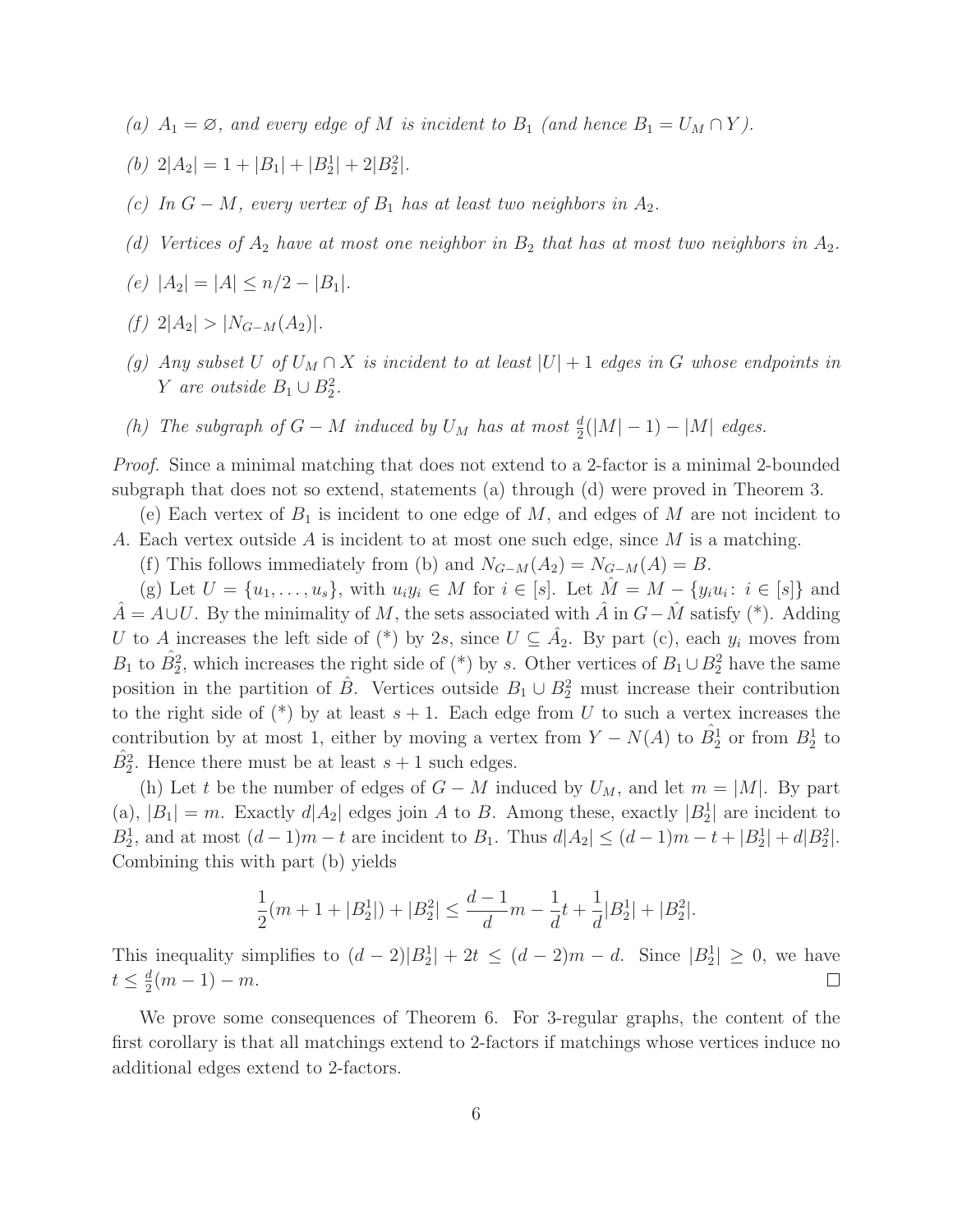**Corollary 7.** Let G be a k-regular bipartite graph, where  $k \in \{3, 4\}$ . Every matching in G *extends to a* 2-factor if and only if every matching M in G with  $D_M \leq k-2$  extends to a 2-factor, where  $D_M$  is the maximum degree of the subgraph of G induced by  $U_M$ .

*Proof.* If some matching fails to extend, then choose M and A whose associated sets satisfy the properties in Theorem 6. By part (a),  $B_1 = U_M \cap Y$ .

If G is 3-regular, then parts (a) and (c) imply that the vertices incident to  $M$  induce no edge other than  $M$ , so  $D_M = 1$ .

If G is 4-regular, then part (c) implies that no vertex in  $B_1$  has more than two neighbors in  $U_M \cap X$ . Part (g) states that every vertex in  $U_M \cap X$  has at least 2 neighbors outside  $B_1 \cup B_2^2$ . Hence these vertices also have degree at most 2 in the subgraph induced by  $U_M$ .

Theorem 6 also restricts the size of the smallest matching in a regular bipartite graph that does not extend to a 2-factor.

Corollary 8. *Let* G *be a regular* n*-vertex bipartite graph. If every matching in* G *with fewer than* n/3 *edges extends to a* 2*-factor, then every matching in* G *extends to a* 2*-factor.*

*Proof.* Let M be a smallest matching that fails to extend to a 2-factor in G. There exists  $A \subseteq X$  satisfying the properties obtained in Theorem 6. In particular,  $|A| = |A_2|$  and  $|B_1| = |M|$ , so  $|A| \le n/2 - |M|$  and  $2|A| = |M| + 2|B_2| + |B_2| + 1$ . Thus

$$
n \ge 3|M| + 2|B_2|| + |B_2|| + 1 \ge 3|M| + 1,
$$

and hence  $|M| < n/3$ .

The bound of Corollary 8 is sharp when  $n = 10$ . The graph for  $d = 3$  in Proposition 5 has 10 vertices and has a matching of size 3 that does not extend to a 2-factor.

## 4 Extending Matchings in  $Q_5$  to 2-Factors

Although it is unknown whether all matchings in the hypercube extend to 2-factors, we can show that all matchings in the 5-cube do extend, using Theorem 6 and an extended version of a result by Somani and Peleg [18]. We proved this extension in [21] and include a proof here for completeness. (Somani and Peleg considered only the case  $|S| \leq d+1$ , and in this range the conclusion is sharp.) Recall that  $N(S) = \bigcup_{v \in S} N(v) - S$ ; the exclusion of S makes a difference now that we consider sets not confined to one partite set.

**Lemma 9.** *If*  $S \subseteq V(Q_d)$  *with*  $S \neq \emptyset$ *, then*  $|N(S)| > d|S| - { |S| + 1 \choose 2}$  $\binom{+1}{2}$ .

*Proof.* We use induction on d. If  $|S| = 1$ , then  $|N(S)| = d > d|S| - \binom{|S|+1}{2}$  $\binom{+1}{2}$ . When  $d = 1$  and  $|S| = 2$ , we have  $|N(S)| = 0 > d|S| - \binom{|S|+1}{2}$  $\binom{+1}{2}$ . Hence we may assume  $|S| > 1$  and  $d > 1$ .

 $\Box$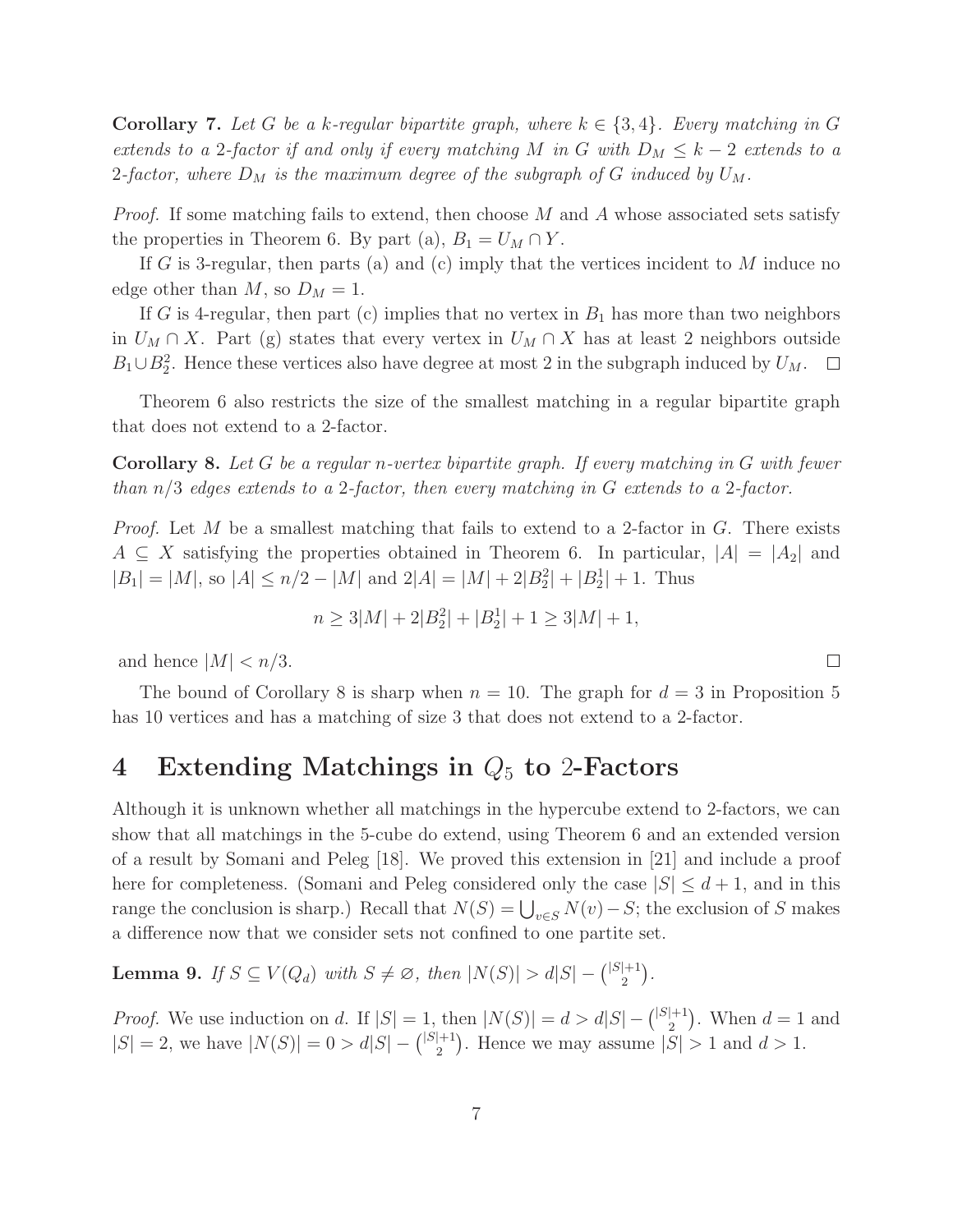Since S has at least two vertices, we can split  $Q_d$  into  $(d-1)$ -dimensional hypercubes  $Q^1$  and  $Q^2$  that each contain some vertex of S. Let  $S_i = S \cap V(Q^i)$ . By the induction hypothesis,  $|N_{Q_i}(S_i)| \ge (d-1)|S_i| - { |S_i| + 1 \choose 2}$  $\binom{+1}{2}+1$ . These neighborhoods are disjoint, so

$$
|N(S)| \ge (d-1)(|S_1| + |S_2|) - \left[ \binom{|S_1|+1}{2} + \binom{|S_2|+1}{2} \right] + 2.
$$

With  $|S_1| + |S_2|$  fixed,  $\binom{|S_1|+1}{2}$  $\binom{|+1}{2} + \binom{|S_2|+1}{2}$  $\binom{2}{2}$  is maximized by maximizing  $||S_1| - |S_2||$ . Thus

$$
|N(S)| \ge d|S| - |S| - \left[ \binom{(|S|-1)+1}{2} + \binom{1+1}{2} \right] + 2 = d|S| - \binom{|S|+1}{2} + 1. \quad \Box
$$

Lemma 9 guarantees 11 neighbors for a 6-vertex set  $S$  in  $Q_5$  contained in one partite set (by the theorem, a 5-vertex subset S' of S has 11 neighbors, and  $|N(S)| \geq |N(S')|$  when S is in one partite set). However, we will need one more neighbor.

Corollary 10. Any six vertices from one partite set in  $Q_5$  have at least 12 neighbors.

*Proof.* Otherwise, let S be such a set having only 11 neighbors. Let X and Y be the partite sets, with  $S \subseteq X$ . Let  $T = Y - N(S)$ , so  $|T| = 5$ . By Lemma 9,  $|N(T)| \ge 11$ . By definition,  $N(T)$  and S are disjoint subsets of X, but  $|S| + |N(T)| \geq 6 + 11 > |X|$ .  $\Box$ 

For  $d \leq 4$ , every matching in  $Q_d$  extends to a spanning cycle and hence to a 2-factor. Here we extend the latter conclusion to  $d = 5$ .

#### Theorem 11. *Every matching in* Q<sup>5</sup> *extends to a* 2*-factor.*

*Proof.* By Corollary 8, we need only consider matchings with at most 10 edges. Dvořák [4] that linear forests in  $Q_d$  having at most  $2d - 3$  edges extend to spanning cycles; since matchings are linear forests and spanning cycles are 2-factors. matchings with at most 7 edges extend. It remains to consider matchings with 8, 9, or 10 edges. If some matching fails to extend, then let  $M$  be a smallest such matching, and let  $A$  be a subset of partite set X as guaranteed by Theorem 6. We use the properties listed in the parts of Theorem 6 to eliminate all cases.

By part (a), no edge of M is incident to A; each vertex of A needs two additional edges in a 2-factor containing M (that is,  $A = A_2$ ). By part (e),  $|A| \le 16 - |M|$ , so  $|A| \le 8$ , with equality only if  $|M| = 8$ .

Recall that  $B = N_{G-M}(A)$ , and  $B_1$  is the set of vertices in B covered by M. By part (a), every edge of M is incident with  $B_1$ , so  $|B_1| = |M|$ . Now  $2|A_2| = |B_1| + 2|B_2^2| + |B_2^1| + 1$ from part (b) yields  $2|A| \ge |M| + 1$ , and hence  $|A| \ge 5$ .

Since no edges of M are incident to A, we have  $N_{Q_5-M}(A) = N_{Q_5}(A)$ . Hence we can drop the subscript and refer just to  $N(A)$ . If  $|A| = 5$ , then Lemma 9 yields  $|N(A)| \ge 11$ ;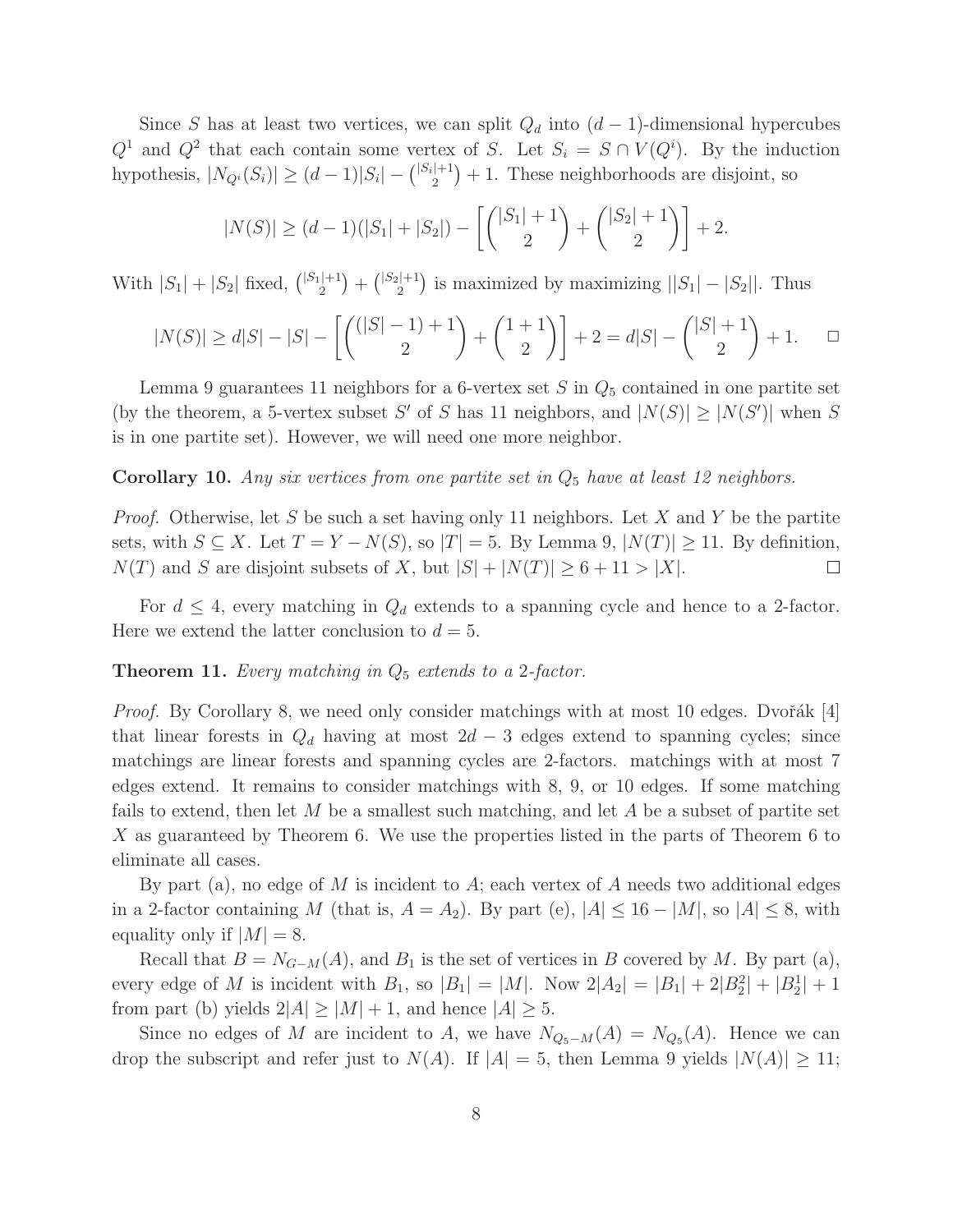if  $|A| = 6$ , then Corollary 10 yields  $|N(A)| \ge 12$ . However, part (f) requires  $2|A| > |N(A)|$ , contradicting both cases. Hence  $|A| \geq 7$ .

Lemma 9 implies that any set of size at least 3 in Y has at least 10 neighbors in X. All neighbors of  $Y - N(A)$  are in  $X - A$ . Since  $|X - A| \leq 9$ , we have  $|Y - N(A)| \leq 2$ , and hence  $|N(A)| \geq 14$ . However, if  $|A| = 7$ , then part (f) requires  $|N(A)| < 14$ .

We are left with  $|A| = 8$ , which as noted before requires  $|M| = |B_1| = 8$ . Hence part (b) yields  $2|B_2^2| + |B_2^1| = 7$ . Now, part (f) and  $|N(A)| \ge 14$  require  $|N(A)| \in \{14, 15\}$ .

First we exclude  $|N(A)| = 14$ . Since  $2|B_2|^2 + |B_2^1| = 7$ , parity implies that  $|B_2^1|$  is odd, so some vertex y of  $N(A)$  has one neighbor in A and hence four neighbors in  $X - A$ . Let  $Y - N(A) = \{u, v\}$ . Since  $|X - A| = 8$ , the set  $\{u, v\}$  has at most eight neighbors. Hence u and v have two common neighbors; they can't have more, so  $N(u) \cup N(v) = X - A$ . We also have y with four neighbors in  $X - A$ .

To eliminate this case, we may assume by symmetry that  $u = (00000)$  and  $v = (11000)$ . The vertices of  $N(u) \cup N(v)$  are then all five vertices of weight 1 plus  $\{(11100), (11010), (11001)\}.$ To have four neighbors in this set,  $y$  must have weight 2. Now  $y$  has exactly two neighbors of weight 1, but v is the only vertex of weight 2 having two neighbors of weight 3 in  $N(v)$ .

Therefore,  $|N(A)| = 15$ . That is,  $8 + |B_2^2| + |B_2^1| = 15$ . Combining this with  $2|B_2^2| + |B_2^1| =$ 7 yields  $|B_2^2| = 0$  and  $|B_2^1| = 7$ . We count edges incident to  $X - A$ . Each vertex of  $B_2^1$  has one neighbor in A and hence four in  $X - A$ . The vertex in  $Y - N(A)$  has five neighbors in  $X - A$ . Each vertex of  $B_1$  has at least one neighbor in  $X - A$  (its neighbor in M). Together, we have at least 41 edges incident to  $X - A$ , but the total degree of  $X - A$  is only 40.

 $\Box$ 

We have eliminated all cases, so every matching extends to a 2-factor.

## References

- [1] Akiyama, J. and Kano, M., *Factors and factorizations of graphs: Proof techniques in factor theory.* Lecture Notes in Mathematics, 2031. Springer, Heidelberg, 2011. xii+353 pp.
- [2] Berman, K. A., Proof of a conjecture of Häggkvist on cycles and independent edges, *Discrete Math.*, 46 (1983), 9–13.
- [3] Chen, G., Faudree, R. J., Gould, R. J., Jacobson, M. S., Lesniak, L., and Pfender, F. Linear forests and ordered cycles, *Discuss. Math. Graph Theory*, 24 (2004), 359–372.
- [4] Dvořák, T., Hamiltonian cycles with prescribed edges in hypercubes, *SIAM J. Discrete Math.*, 19 (2005), 135–144 (electronic).
- [5] Edmonds, J. and Johnson, E. L., Matching, Euler tours and the Chinese postman, *Math. Programming*, 5 (1973), 88–124.
- [6] Fink, J., Perfect matchings extend to Hamilton cycles in hypercubes, *J. Combin. Theory Ser. B*, 97 (2007), 1074–1076.